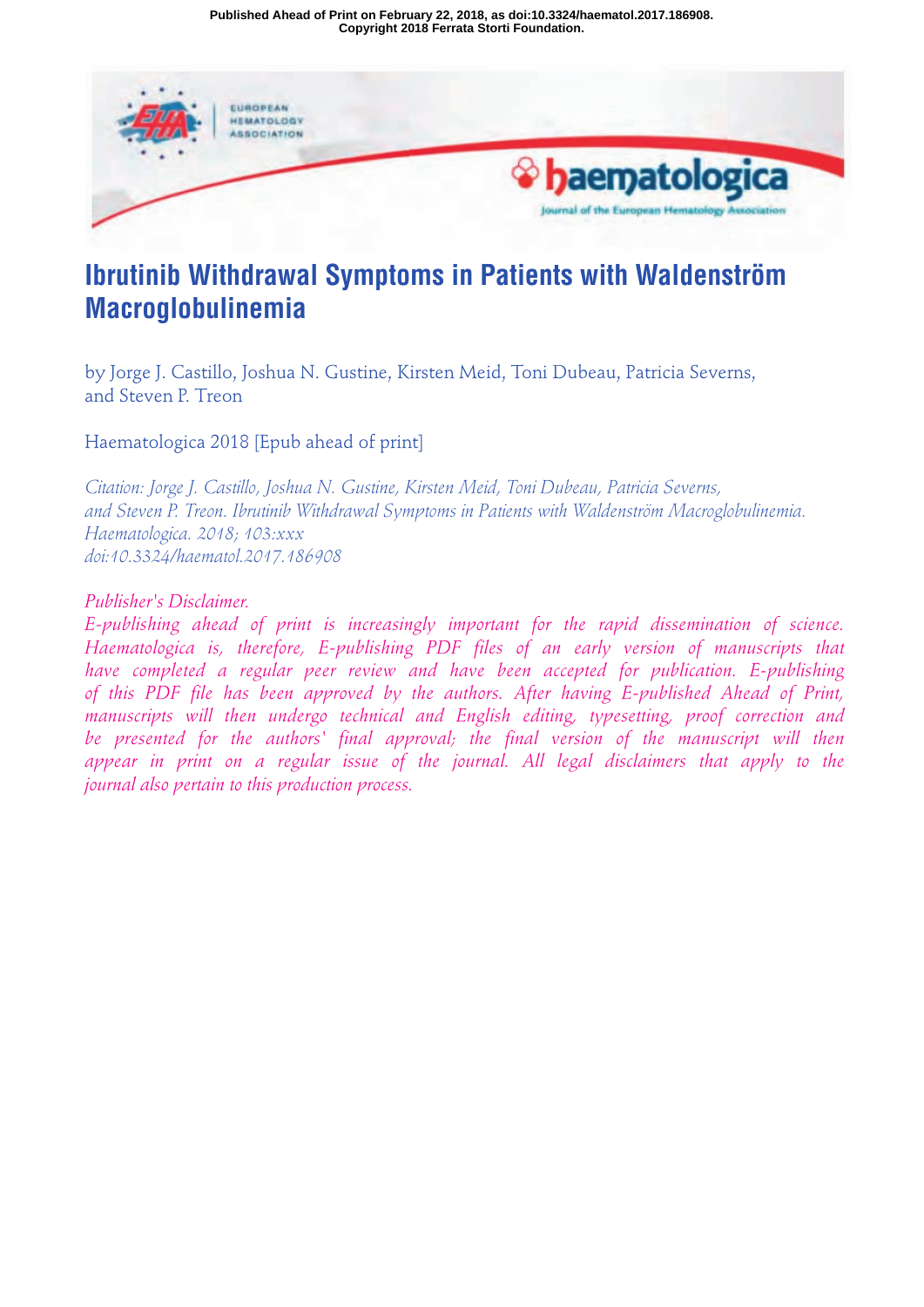# **Ibrutinib Withdrawal Syndrome in patients with Waldenström macroglobulinemia**

# **Short title**

Ibrutinib withdrawal in Waldenstrom

## **Authors**

Jorge J. Castillo (1, 2); Joshua N. Gustine (1); Kirsten Meid (1); Toni Dubeau (1); Patricia Severns (1); Steven P. Treon (1, 2)

## **Affiliations**

- (1) Bing Center for Waldenström Macroglobulinemia, Dana-Farber Cancer Institute, Boston, MA, USA
- (2) Harvard Medical School, Boston, MA, USA

# **Corresponding author**

Jorge J. Castillo, MD 450 Brookline Ave, Mayer 221, Boston, MA 02215 Phone: 617-632-6045. Fax: 617-632-4862. Email: jorgej\_castillo@dfci.harvard.edu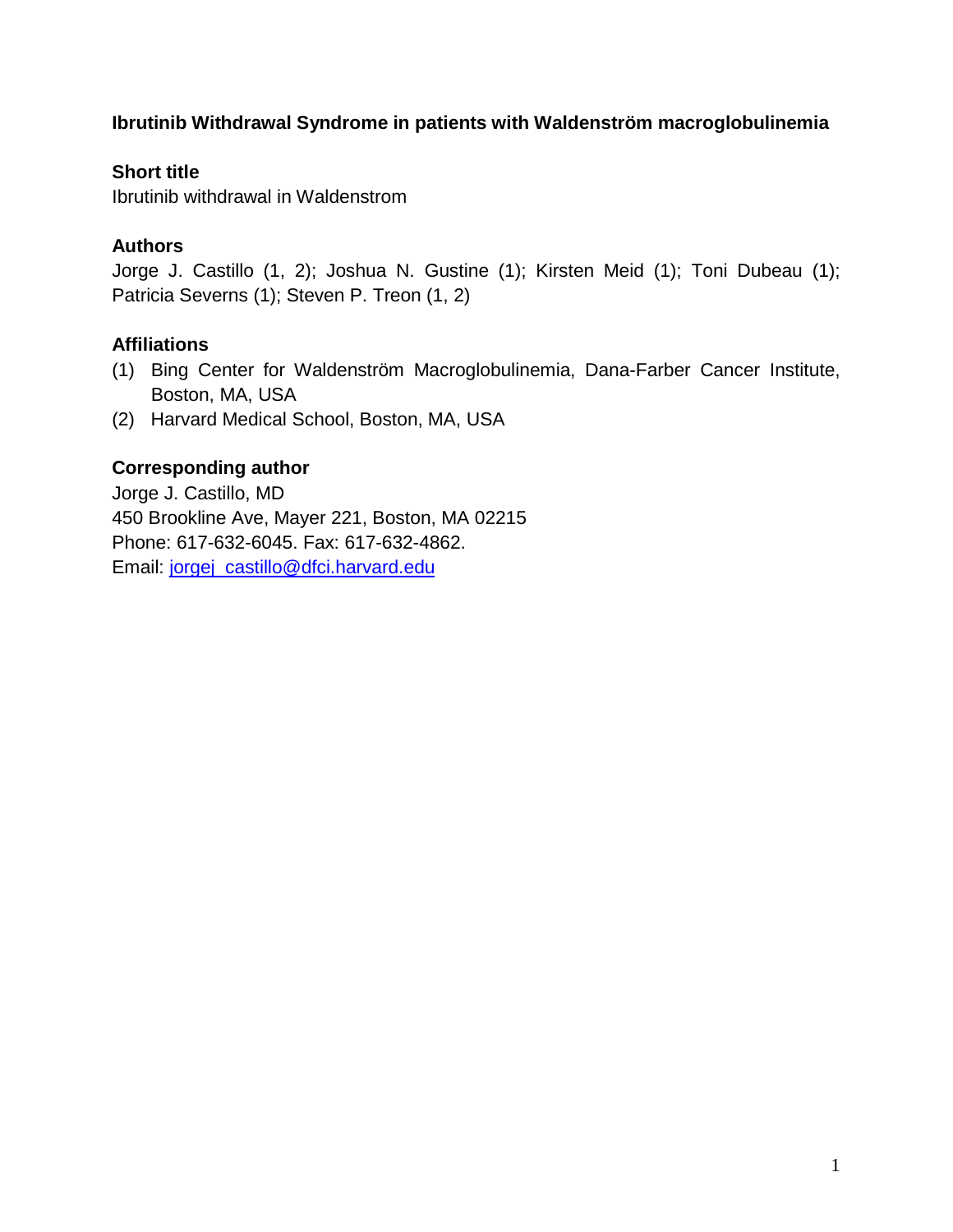Ibrutinib is the first approved therapy for the treatment of patients with Waldenström macroglobulinemia (WM). The approval was based on results of a study in WM patients that showed overall response rate (ORR) of 91% and median time to response of 4 weeks [1]. Similar results were reported in another multicenter study in rituximabrefractory WM patients [2], and in a study evaluating ibrutinib as primary therapy for WM patients [3]. Temporary interruption of ibrutinib is sometimes needed to manage toxicities or perioperatively to minimize bleeding [4]. We observed that some WM patients developed withdrawal symptoms while holding ibrutinib, which then resolved promptly after ibrutinib reinitiation. We performed a retrospective study that shows that withdrawal symptoms develop in 20% of WM patients who hold ibrutinib therapy. The rate of withdrawal symptoms was lower in patients who started ibrutinib at serum IgM levels ≥4,000 mg/dl and CXCR4 mutated patients, and higher in patients who had achieved a very good partial response (VGPR) on ibrutinib. Symptoms ensue within 2 days of ibrutinib hold and resolve rapidly following reinitiation of therapy. In two thirds of the patients who experience withdrawal, there is no evidence of disease progression during ibrutinib hold. In the patients who progress during the hold, response is regained within 3 months of ibrutinib reinitiation.

We identified patients seen at our institution between May 2012 and April 2017 who met diagnostic criteria for WM [5], met criteria to initiate therapy [6], and received ibrutinib at 420 mg PO once daily. The Institutional Review Board at the Dana-Farber Cancer Institute approved the study. Medical files were reviewed to identify WM patients who reported new-onset symptoms occurring during a temporary hold of ibrutinib therapy.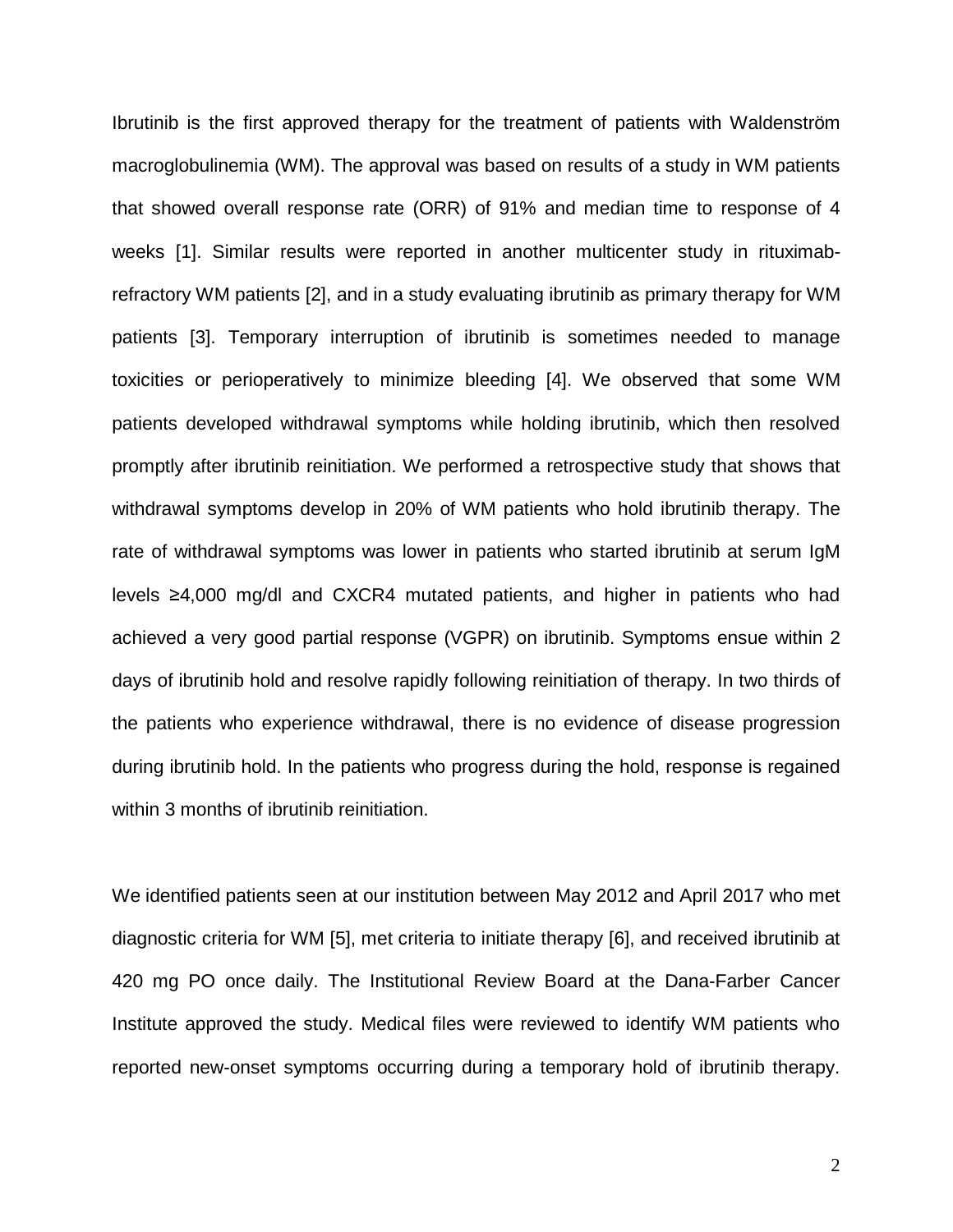Patients' characteristics were compared using Chi square, Fisher exact or rank sum tests as needed. The association of clinical factors with withdrawal symptoms was evaluated by fitting logistic regression models, and reported as odds ratio (OR) with 95% confidence interval (CI). All withdrawal symptoms were graded according to the Common Terminology Criteria for Adverse Events [7]. P-values <0.05 were considered statistically significant. Calculations and graphs were obtained using STATA (StataCorp, College Station, TX, USA).

A total of 189 patients with WM who started ibrutinib were identified; 75 patients (40%) have not held ibrutinib, and 114 (60%) held ibrutinib at some point during therapy. The median time on ibrutinib in patients who held ibrutinib was 22 months (95% CI 18-39 months) and 12 months (95% CI 9-15 months) for those who did not hold ibrutinib. There were no differences in characteristics between patients who held and did not hold ibrutinib (data not shown).

From patients who held ibrutinib, 92 (81%) did not experience withdrawal symptoms and 22 (19%) did. Of patients who experienced withdrawal symptoms, 17 (82%) were receiving ibrutinib in the relapsed and 4 (18%) in the frontline setting. All patients were holding ibrutinib for the first time since treatment initiation. The median drug hold length was 7 days (range 3-33 days). Reasons for holding ibrutinib included: procedure/surgery (n=14; 64%), toxicity (n=6; 27%), drug interaction (n=1; 5%), and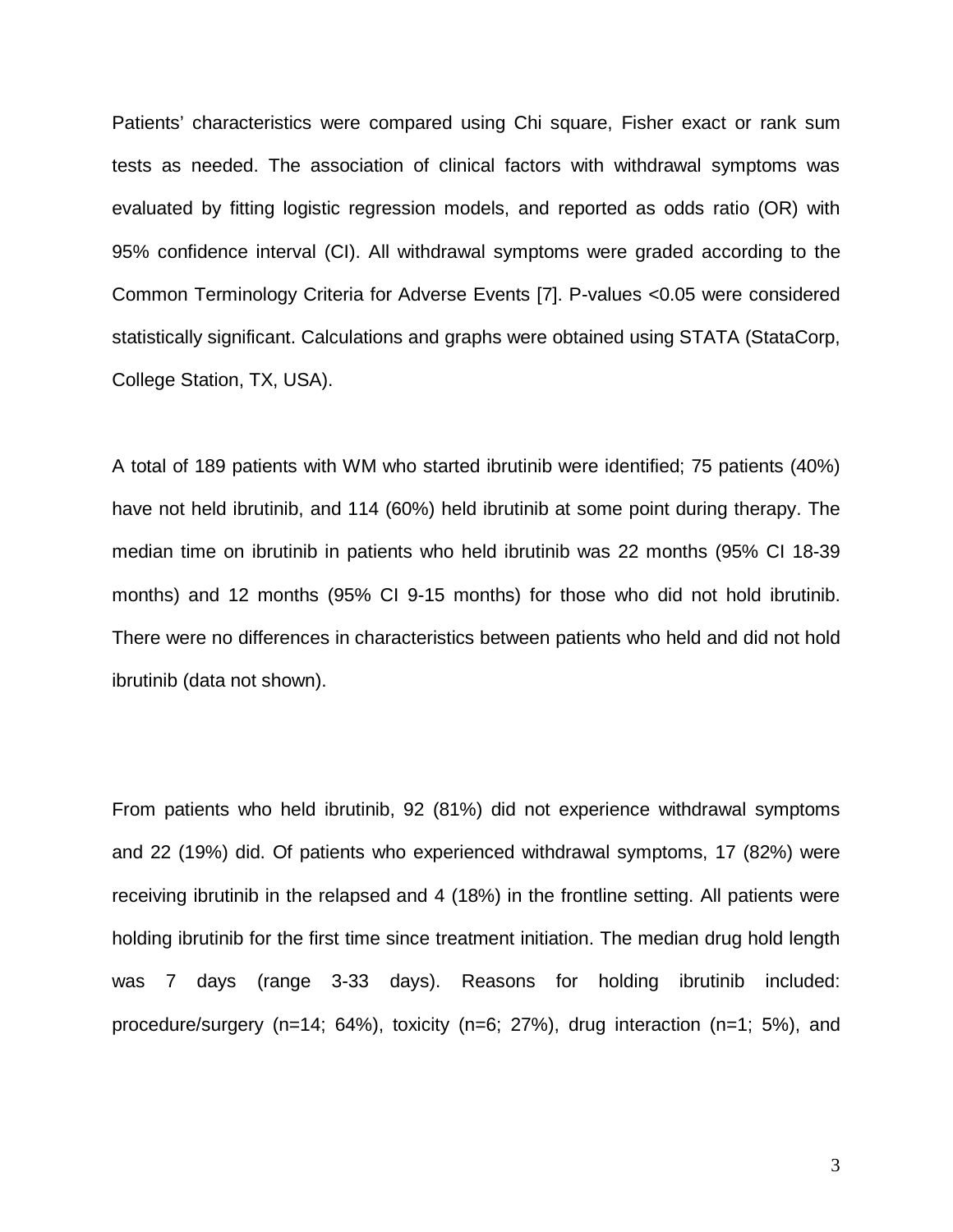patient choice (n=1; 5%). The median time to symptom development was 2 days (range 0-5 days) from the start of the drug hold.

There was a trend towards lower odds of withdrawal symptoms in patients with serum IgM ≥4,000 mg/dl at the time of the hold than patients with serum IgM <4,000 mg/dl (23% vs. 77%; OR 0.39, 95% CI 0.13-1.15; p=0.09), and in CXCR4 mutated patients *versus* CXCR4 wild type patients (16% vs. 84%; OR 0.23, 95% CI 0.05-1.08; p=0.06), and a trend towards higher odds of withdrawal in patients who had achieved VGPR at the time of the hold than in patients who achieved PR (35 vs. 22%; OR 2.84, 95% CI 0.97-8.28; p=0.06). No withdrawal symptoms were reported in patients who achieved MR or did not respond to ibrutinib. There were no differences between patients who became symptomatic and remained asymptomatic during ibrutinib hold with regards to other clinical characteristics (**Table 1**).

Patient-reported symptoms and grading are shown in **Table 2**. Twelve of the 22 patients (55%) who became symptomatic during ibrutinib hold had subsequent holds, and all reported recurrence of symptoms during the hold period. Four patients with fever were admitted to the hospital, and after exhaustive workup, no infectious etiology was identified. All patients reported resolution of symptoms the same day ibrutinib was restarted following the drug hold. Four patients known to develop these symptoms were treated with prednisone 10 mg PO twice daily during a subsequent hold and reported symptomatic relief.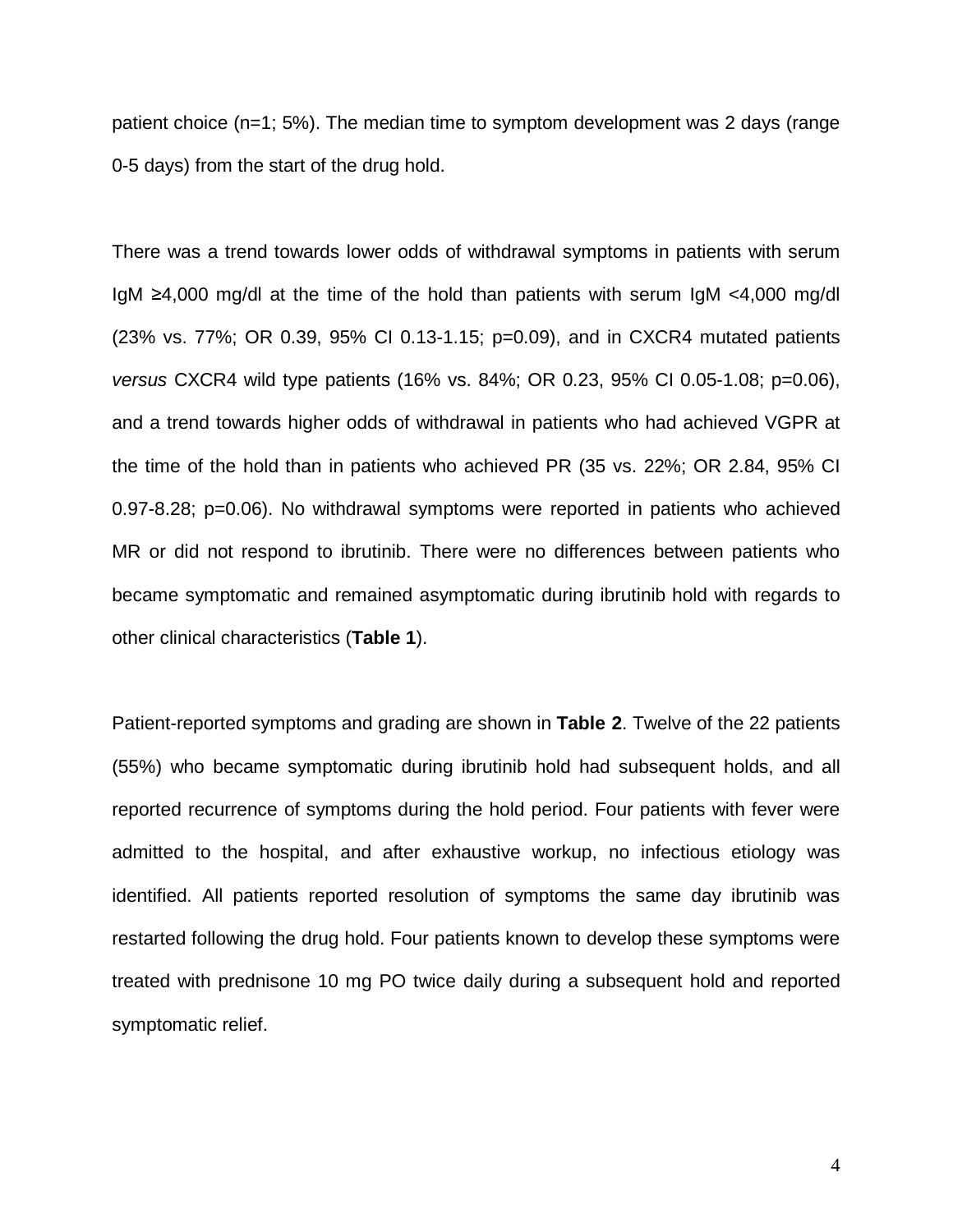We then evaluated the possibility that the withdrawal symptoms experienced by WM patients during ibrutinib holds were due to progressive disease (PD) during the hold. We evaluated hemoglobin and serum IgM level before and after ibrutinib hold in patients who were symptomatic. The median serum IgM levels before and after ibrutinib hold were 796 mg/dl and 1167 mg/dl, respectively (p=0.22; Figure 1A). The median hemoglobin levels before and after ibrutinib hold were 13.7 g/dl and 12.7 g/dl, respectively (p=0.32; Figure 1B). During the hold, 7 of the symptomatic patients (35%) met criteria for PD. In these patients, median serum IgM levels before and after ibrutinib hold were 796 mg/dl and 1909 mg/dl, respectively (p=0.03; Figure 1C), and median hemoglobin levels were 14.1 g/dl and 12.2 g/dl, respectively (p=0.20; Figure 1D). In all cases, the serum IgM decreased upon restarting ibrutinib. The median time to response (at least 25% decrease in serum IgM compared to level at ibrutinib reinitiation) was 3 months (range 1-6 months) and the time until the serum IgM level went back to baseline (serum IgM level prior to ibrutinib hold) was 5 months (range 3-12 months). In the 15 patients who did not experience PD (65%), there were no differences in serum IgM (1061 mg/dl and 1202 mg/dl, respectively; p=0.89; Figure 1E) or hemoglobin levels (13.2 g/dl and 13.8 g/dl, respectively; p=0.77; Figure 1F) before and after ibrutinib hold.

To the best of our knowledge, this is the first report of withdrawal symptoms experienced by WM patients temporarily holding ibrutinib. In a previous review paper, Woyach reported a case of a patient with chronic lymphocytic leukemia (CLL) who experienced similar symptoms to the ones reported here, such as fatigue and night sweats and without actual evidence of disease progression [8]. Woyach goes on then to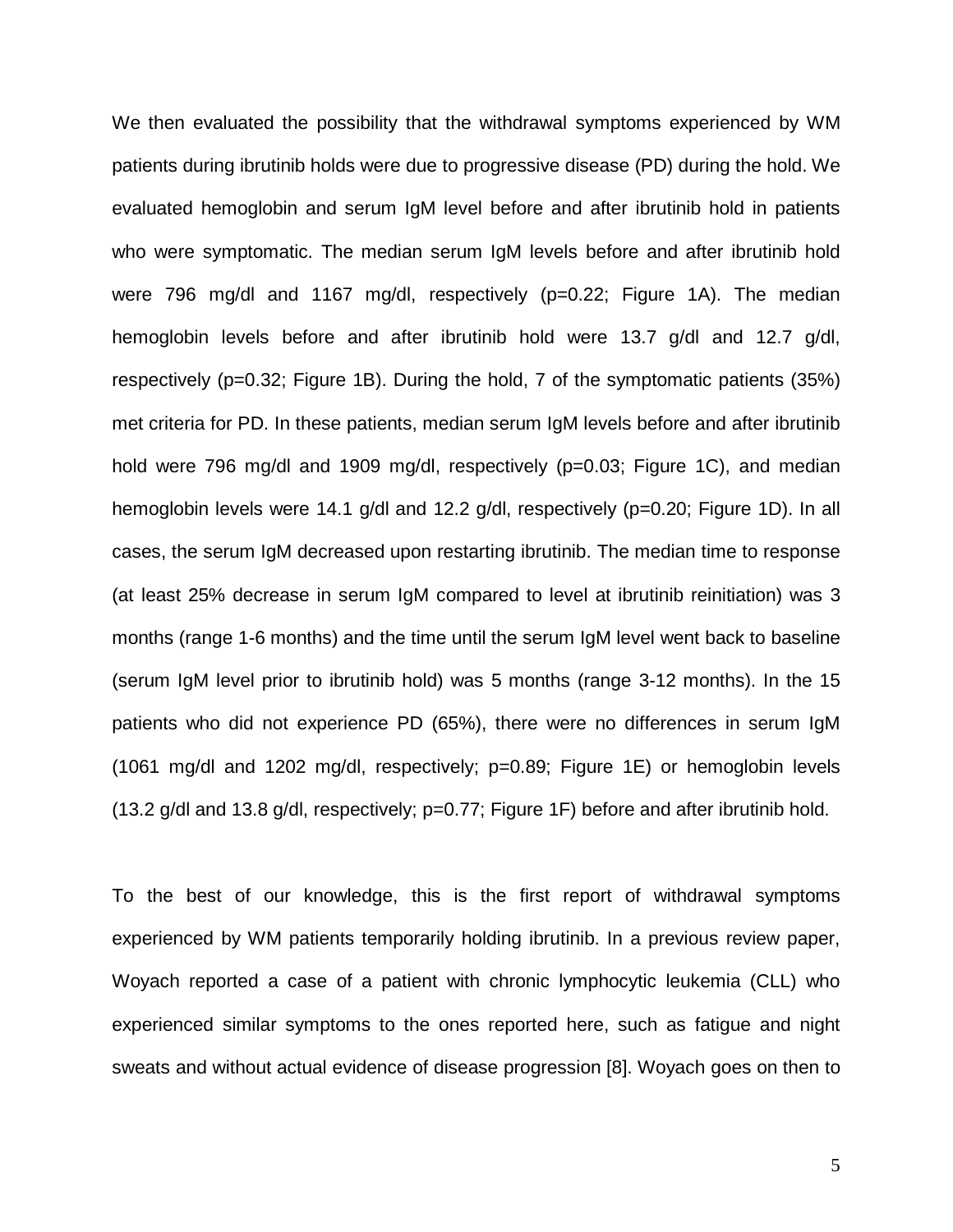recommend minimizing temporary holds and using steroids in patients who experience withdrawal symptoms. However, there has not been a formal evaluation on this syndrome in CLL patients. At the time of this report, it is unknown if patients with mantle cell lymphoma have experienced similar ibrutinib withdrawal symptoms.

The mechanism by which the ibrutinib withdrawal syndrome occurs remains to be clarified. However, recent data demonstrate ibrutinib induces significant suppression of inflammatory cytokines (i.e. TNFα, IL2RA and CXCL13), as well as a downregulatory effect on T-cells and macrophages [9-12]. It is possible that re-activation of both tumoral and microenvironmental cells during an ibrutinib hold could generate a cytokine release syndrome and cause the withdrawal symptoms reported here. Indeed, holding ibrutinib can result in the rapid reversal of its inhibitory effect, as evidenced by increase in serum IgM levels and regrowth of lymph nodes observed in WM and CLL patients with interrupted therapy. Moreover, our findings suggest withdrawal symptoms are more likely to occur in patients who achieve deep responses to ibrutinib therapy. This may in part be due to the deep suppression of CXCL13 on ibrutinib reported in WM patients who achieve major responses to therapy. Accordingly, lower rates of withdrawal symptoms were observed in patients with CXCR4 mutations, which are associated with superficial responses to ibrutinib and higher serum IgM levels in WM patients. Prospective evaluation of serum cytokine levels during the course of an ibrutinib hold would provide further evidence to elucidate this hypothesis.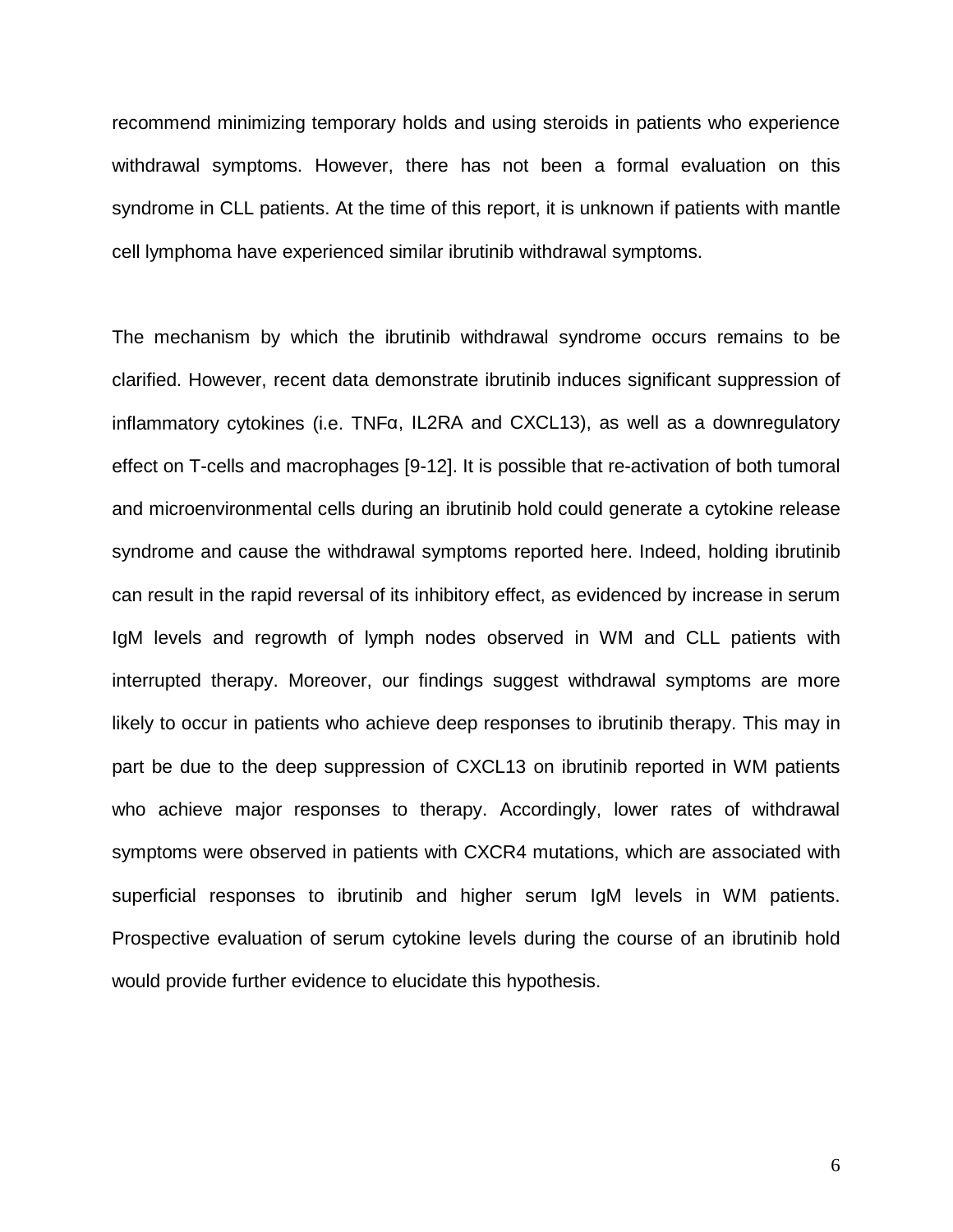Clinically, there appears to be two groups of patients who develop withdrawal symptoms. In one third of cases, withdrawal symptoms are associated with progressive disease characterized by increasing serum IgM levels, and in two thirds, symptoms occur in the absence of disease progression with no change in serum IgM or hemoglobin levels. However, minimizing ibrutinib holds, especially in patients who experience withdrawal symptoms, is of relevance in the light of recent findings reporting a shorter PFS in patients with <97% dose intensity on ibrutinib [13]. Patients known to have ibrutinib withdrawal might benefit from a short course of prednisone 10 mg PO twice daily during the holding period.

We acknowledge the limitations of our study with regards to its retrospective nature and small sample size. In addition, the 20% incidence of ibrutinib withdrawal reported here could be an overestimation, since we might not know of patients not seen regularly at our clinic and were asymptomatic during ibrutinib holds. The time to response after ibrutinib reinitiation can also be an overestimation given that most patients had IgM levels measured at 3 months. However, we believe the ibrutinib withdrawal syndrome reported has clinical implications, and clinicians should be aware of this phenomenon.

#### **Acknowledgements**

Parts of this research were presented at the  $59<sup>th</sup>$  American Society of Hematology Annual Meeting in Atlanta, GA, in December 2017. Dr. Castillo is supported by the WMR Fund.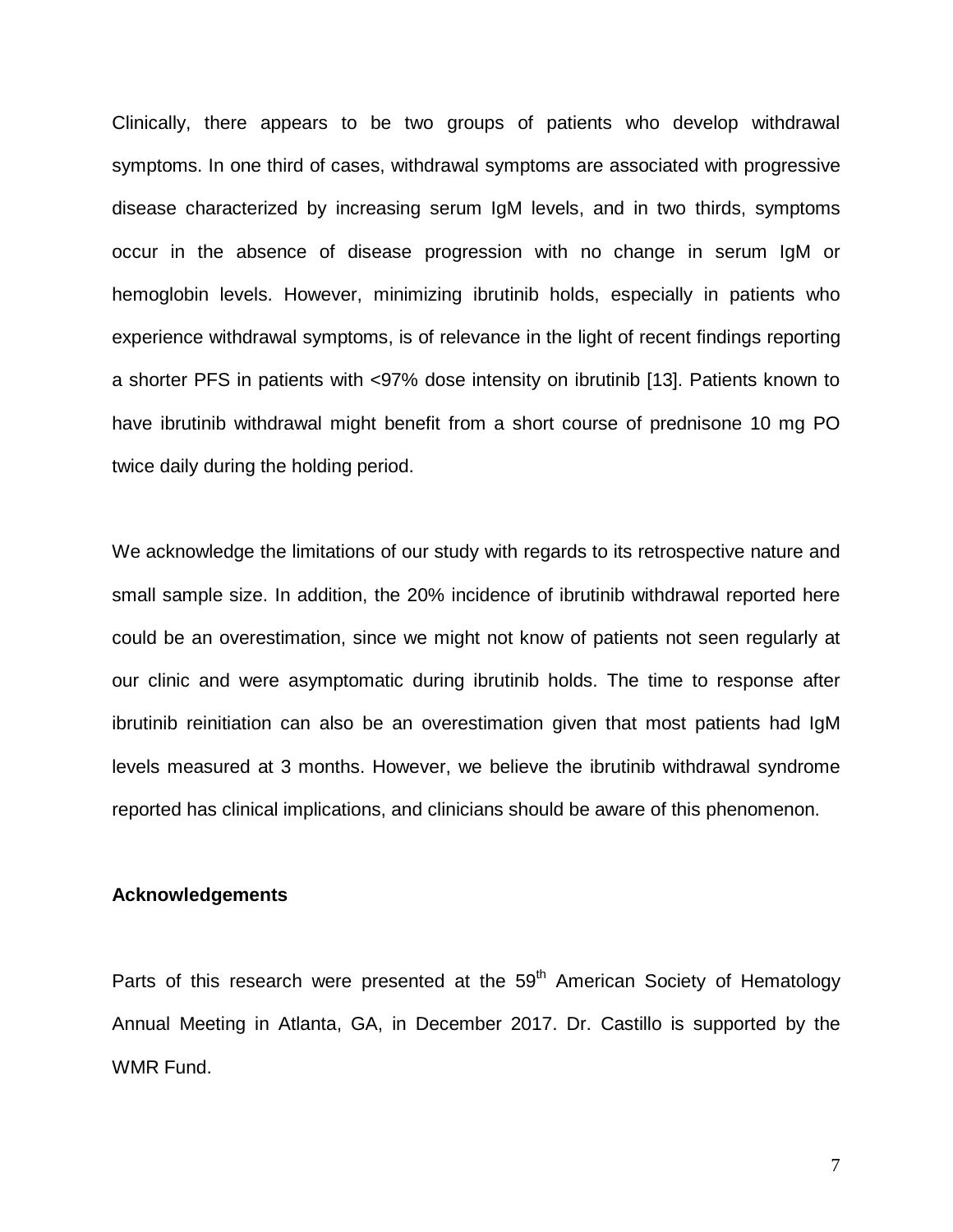## **Authorship contribution**

JJC, JNG and SPT designed the study. JJC performed the analysis and drafted the manuscript. All the authors took care of the patients, gathered the data, and critically reviewed and approved the final manuscript.

## **Disclosures**

JJC has received honoraria and/or research funds from Abbvie, Gilead, Janssen, Millennium and Pharmacyclics. SPT has received honoraria and/or research funds from Pharmacyclics.

## **References**

- 1. Treon SP, Tripsas CK, Meid K, et al. Ibrutinib in previously treated Waldenstrom's macroglobulinemia. N Engl J Med. 2015;372(15):1430-1440.
- 2. Dimopoulos MA, Trotman J, Tedeschi A, et al. Ibrutinib for patients with rituximab-refractory Waldenstrom's macroglobulinaemia (iNNOVATE): an openlabel substudy of an international, multicentre, phase 3 trial. Lancet Oncol. 2017;18(2):241-250.
- 3. Treon SP, Gustine J, Meid K, et al. Ibrutinib is highly active as first line therapy in symptomatic Waldenstrom's Macroglobulinemia. Blood. 2017;130(Suppl 1):2767.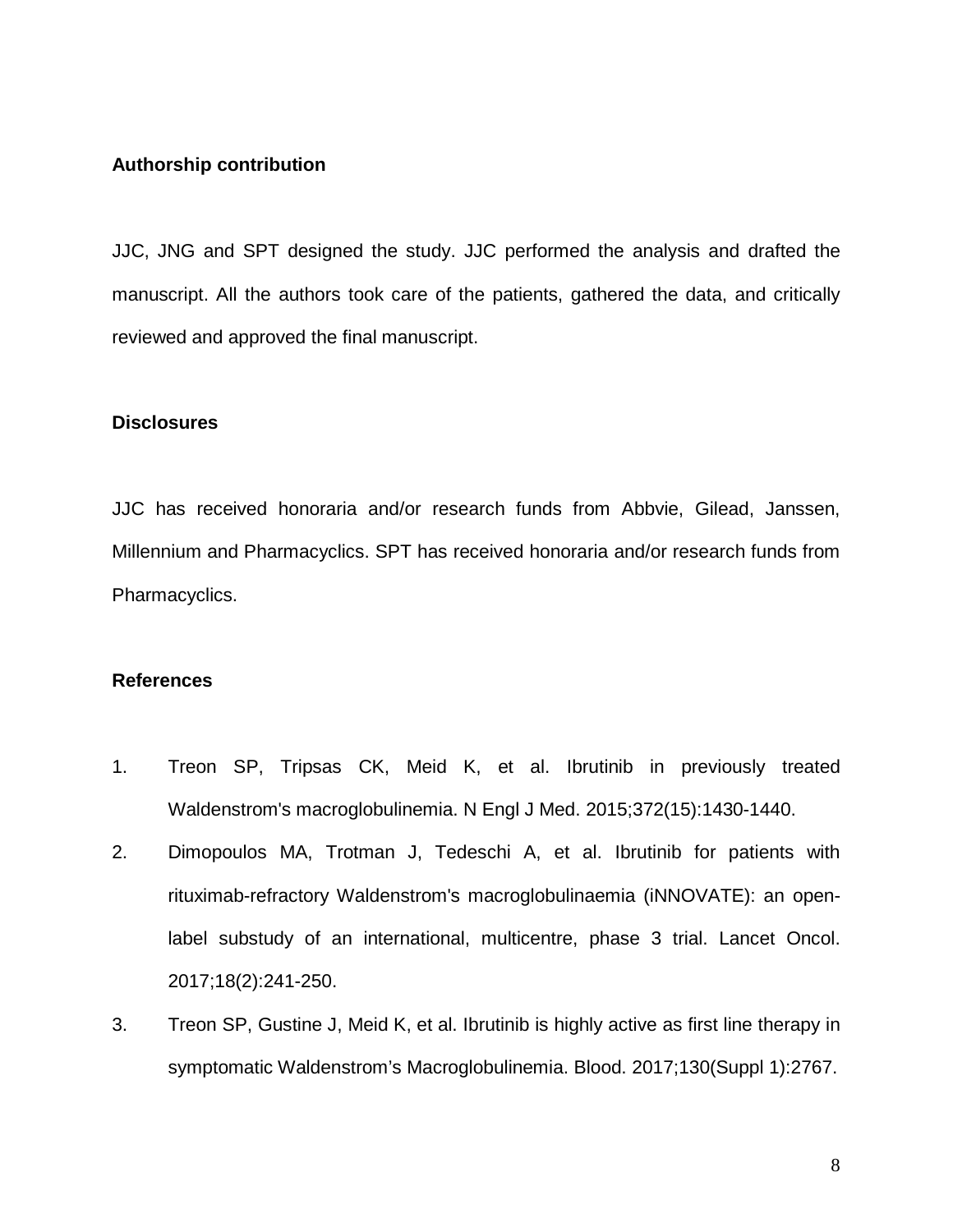- 4. Castillo JJ, Palomba ML, Advani R, Treon SP. Ibrutinib in Waldenström macroglobulinemia: latest evidence and clinical experience. Ther Adv Hematol. 2016;7(4):179-186.
- 5. Owen RG, Treon SP, Al-Katib A, et al. Clinicopathological definition of Waldenstrom's macroglobulinemia: consensus panel recommendations from the Second International Workshop on Waldenstrom's Macroglobulinemia. Semin Oncol. 2003;30(2):110-115.
- 6. Kyle RA, Treon SP, Alexanian R, et al. Prognostic markers and criteria to initiate therapy in Waldenstrom's macroglobulinemia: consensus panel recommendations from the Second International Workshop on Waldenstrom's Macroglobulinemia. Semin Oncol. 2003;30(2):116-120.
- 7. CTEP. Cancer Therapy Evaluation Program. Common Terminology Criteria for Adverse Events (CTCAE) v4.0. Available at https://ctep.cancer.gov/protocoldevelopment/electronic\_applications/ctc.htm - ctc\_40. Accessed on December 17, 2017.
- 8. Woyach JA. How I manage ibrutinib-refractory chronic lymphocytic leukemia. Blood. 2017;129(10):1270-1274.
- 9. Niemann CU, Herman SE, Maric I, et al. Disruption of in vivo Chronic Lymphocytic Leukemia Tumor-Microenvironment Interactions by Ibrutinib-- Findings from an Investigator-Initiated Phase II Study. Clin Cancer Res. 2016;22(7):1572-1582.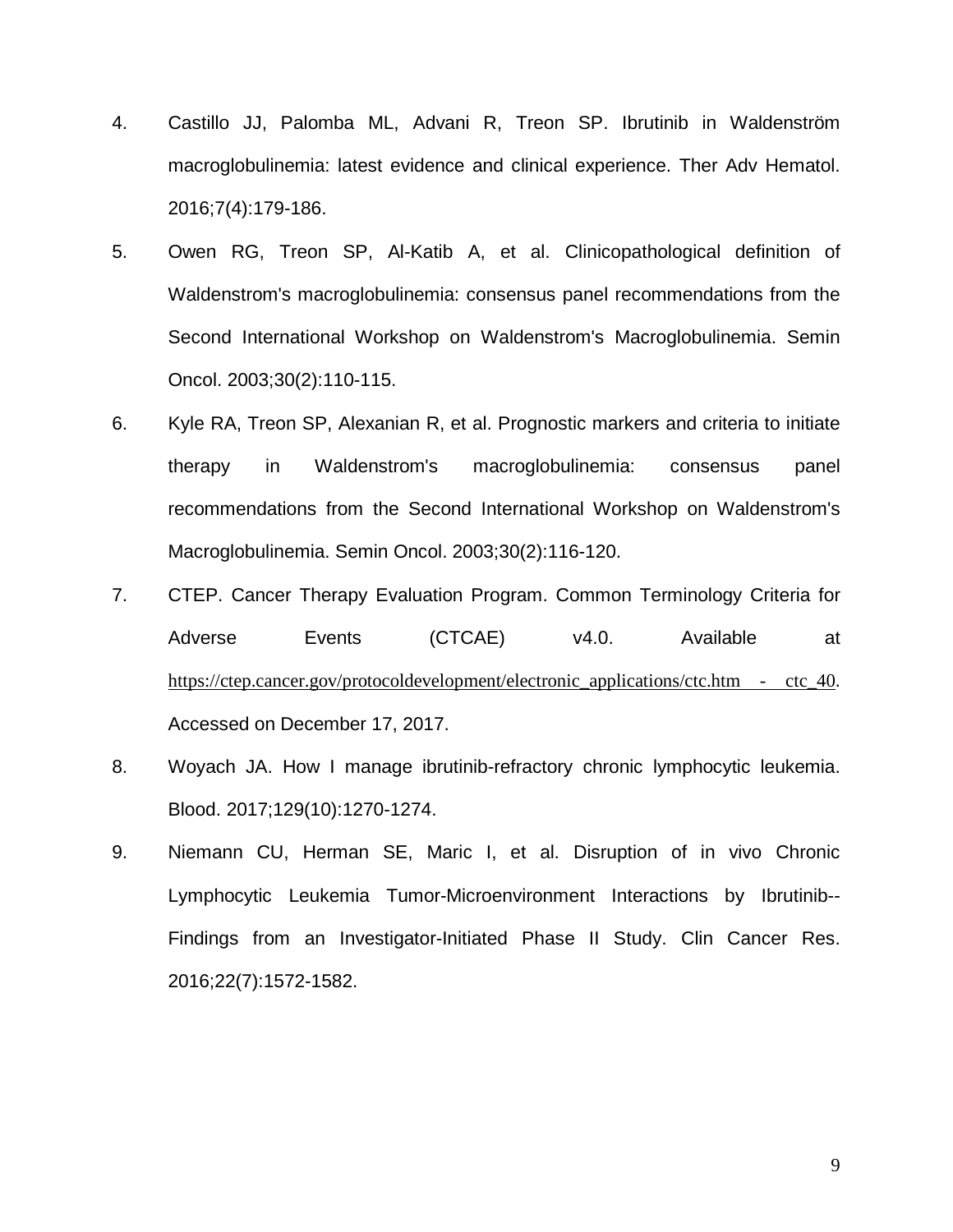- 10. Ping L, Ding N, Shi Y, et al. The Bruton's tyrosine kinase inhibitor ibrutinib exerts immunomodulatory effects through regulation of tumor-infiltrating macrophages. Oncotarget. 2017;8(24):39218-39229.
- 11. Ren L, Campbell A, Fang H, et al. Analysis of the Effects of the Bruton's tyrosine kinase (Btk) Inhibitor Ibrutinib on Monocyte Fcgamma Receptor (FcgammaR) Function. J Biol Chem. 2016;291(6):3043-3052.
- 12. Vos JM, Tsakmaklis N, Patterson CJ, et al. CXCL13 levels are elevated in patients with Waldenstrom's Macroglobulinemia, and are predictive of major response to ibrutinib. Haematologica. 2017;102(11):e452-e455.
- 13. Gustine J, Meid K, Dubeau T, et al. Impact of Ibrutinib Dose Intensity on Patient Outcomes in Previously Treated Waldenstrom Macroglobulinemia. Blood. 2017;130(Suppl 1):4051.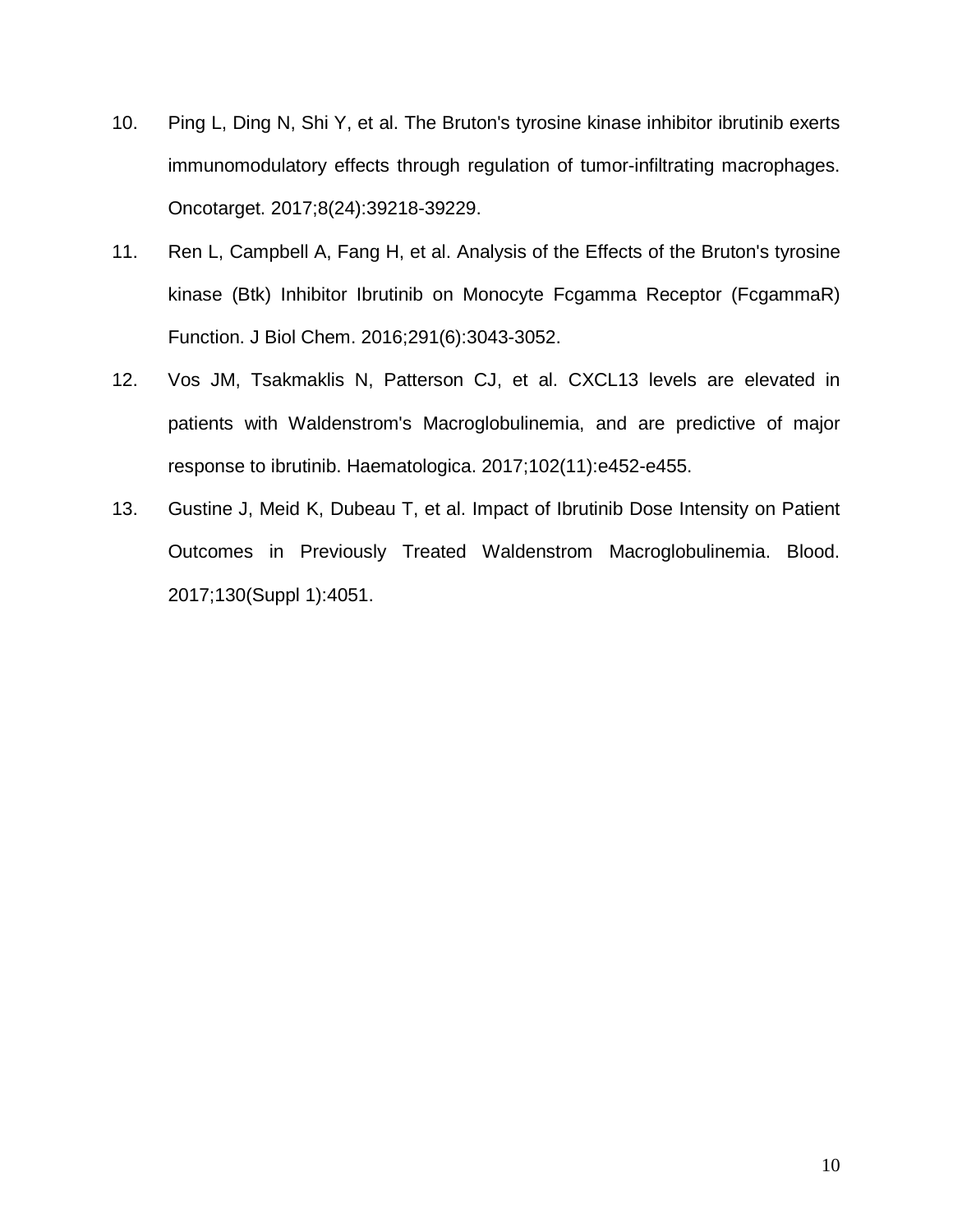**Table 1.** Clinical characteristics of Waldenström macroglobulinemia patients who developed and did not develop ibrutinib withdrawal symptoms

| <b>Characteristic</b>             | <b>Total</b><br>$(n=114)$ | Asymptomatic<br>$(n=92)$ | Withdrawal<br>$(n=22)$ | p-value |
|-----------------------------------|---------------------------|--------------------------|------------------------|---------|
| 65+ years at ibrutinib initiation | 69 (61%)                  | 55 (60%)                 | 14 (64%)               | 0.81    |
| Male sex                          | 76 (67%)                  | 59 (64%)                 | 17 (77%)               | 0.32    |
| Hemoglobin <11.5 g/dL             | 79 (69%)                  | 63 (68%)                 | 15 (73%)               | 0.80    |
| Platelets <100 k/uL               | 12 (11%)                  | 12 (13%)                 | $0(0\%)$               | 0.12    |
| Serum B2M > 3 mg/dL               | 75/101 (74%)              | 57/81 (70%)              | 18/20 (90%)            | 0.10    |
| Serum IgM ≥4,000 mg/dL            | 44 (39%)                  | 39 (43%)                 | 5(23%)                 | 0.09    |
| Bone marrow involvement >50%      | 61/108 (56%)              | 49/87 (56%)              | 12/21 (57%)            | 1.00    |
| MYD88 L265P mutations             | 107/108 (99%)             | 86/87 (99%)              | 21/21 (100%)           | 1.00    |
| <b>CXCR4</b> mutation             | 37/101 (36%)              | 34/82 (41%)              | 3/19(16%)              | 0.06    |
| Low IPSSWM                        | 22/105 (21%)              | 19/85 (22%)              | 3/20(15%)              | 0.73    |
| Intermediate IPSSWM               | 37/105 (35%)              | 30/85 (35%)              | 7/20 (35%)             |         |
| <b>High IPSSWM</b>                | 46/105 (44%)              | 36/85 (42%)              | 10/20 (50%)            |         |
| <b>Prior treatment</b>            | 86 (75%)                  | 68 (74%)                 | 18 (81%)               | 0.59    |
| Time from WM to ibrutinib, months | 49 (0.5-267)              | 58 (0.5-267)             | 43 (0.5-202)           | 0.84    |
| Time on ibrutinib, months         | $23(2-60)$                | $23(2-60)$               | $23(4-59)$             | 0.84    |
| <b>VGPR</b> on ibrutinib          | 20 (18%)                  | 13 (14%)                 | 7(32%)                 | 0.01    |
| PR on ibrutinib                   | 68 (60%)                  | 53 (58%)                 | 15 (68%)               |         |
| MR on ibrutinib                   | 20 (18%)                  | 20 (22%)                 | $0(0\%)$               |         |
| SD on ibrutinib                   | 6(5%)                     | 6(7%)                    | $0(0\%)$               |         |

WM: Waldenström macroglobulinemia; B2M: beta-2-microglobulinemia; IPSSWM: International Prognostic Scoring System for WM; VGPR: very good partial response; PR: partial response; MR: minor response; SD: stable disease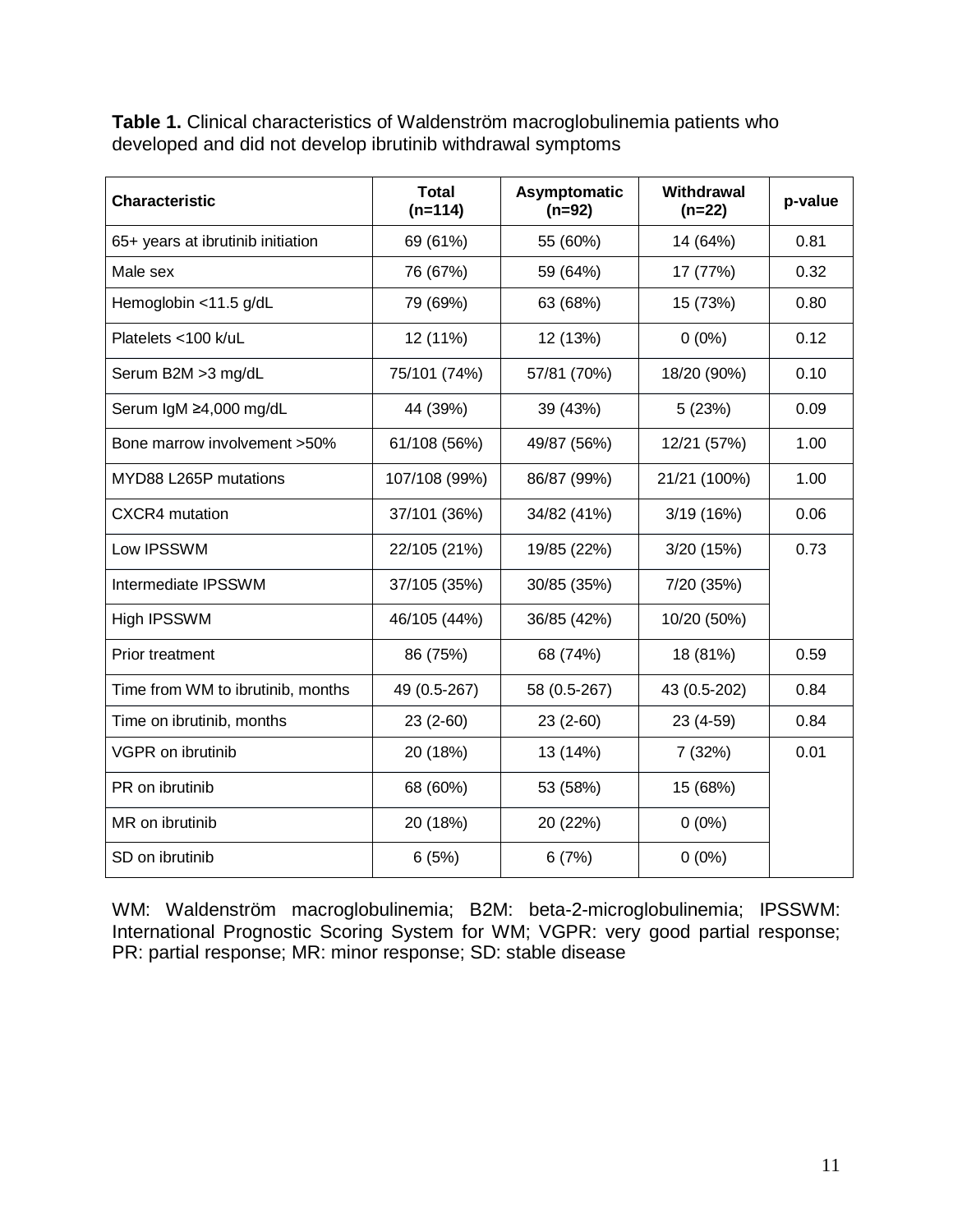| <b>Adverse event</b> | Grade 1  | Grade 2 | <b>All Grades</b> |
|----------------------|----------|---------|-------------------|
| Fever                | 12 (55%) | 7 (32%) | 19 (86%)          |
| Body aches           | 8 (36%)  | 3(14%)  | 11 (50%)          |
| Night sweats         | 3(14%)   | 3(14%)  | 6(28%)            |
| Arthralgias          | 4(18%)   | 1(5%)   | 5(23%)            |
| Chills               | 3(14%)   | 1(5%)   | 4 (18%)           |
| Headache             | 2(9%)    | 2(9%)   | 4 (18%)           |
| Fatigue              | 2(9%)    | (0%)    | 2(9%)             |

**Table 2.** Frequency and grade of adverse events reported during temporary ibrutinib hold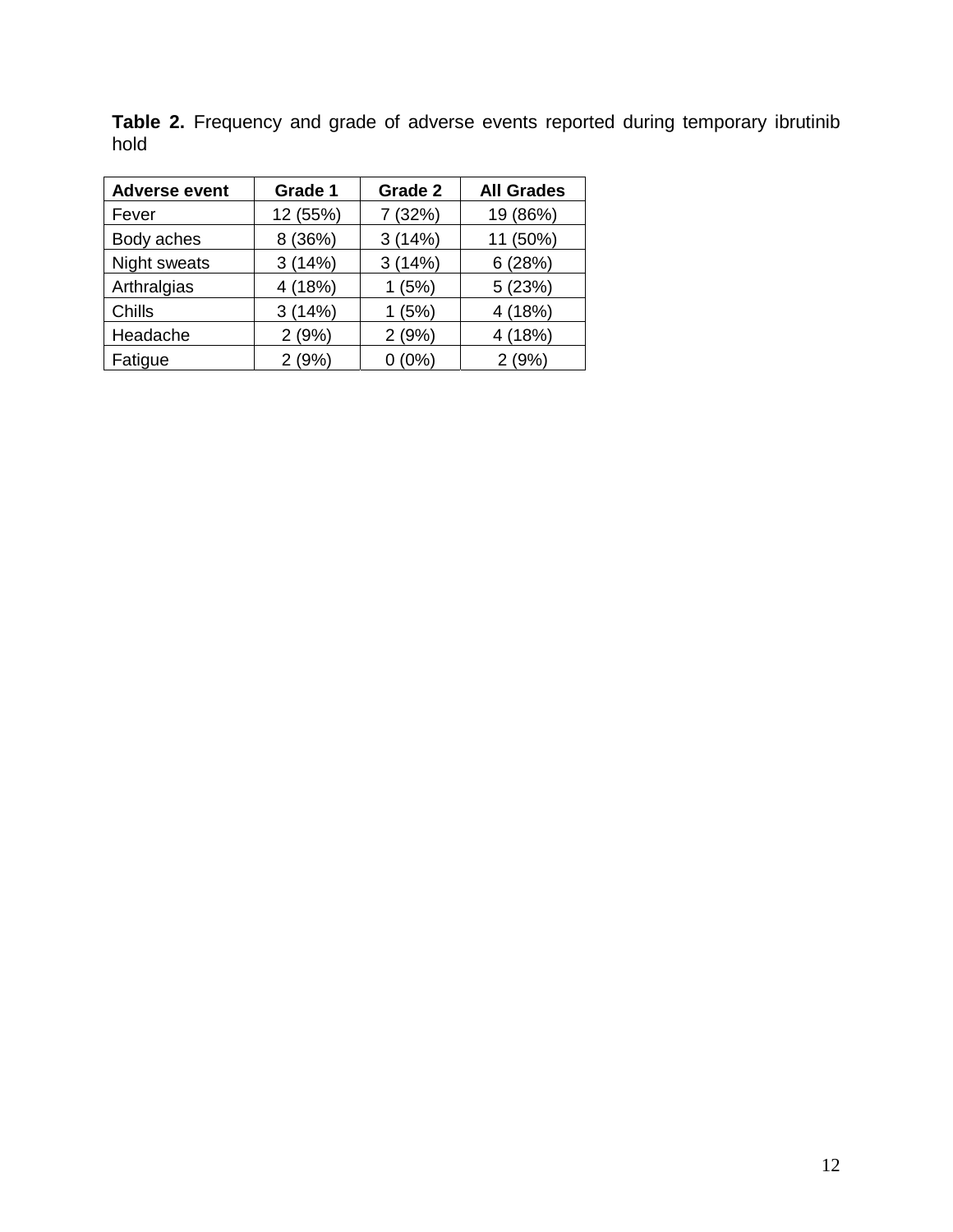# **Figure legend**

**Figure 1. Box plots presenting the distribution of serum IgM and hemoglobin levels at the start and the end of ibrutinib hold, in patients with Waldenstrom macroglobulinemia who experienced withdrawal symptoms while holding ibrutinib.** Figures 1A and 1B present the distribution in all patients, Figures 2A and 2B in patients who progressed during ibrutinib hold, and Figures 3A and 3B in patients who did not progressed during ibrutinib hold